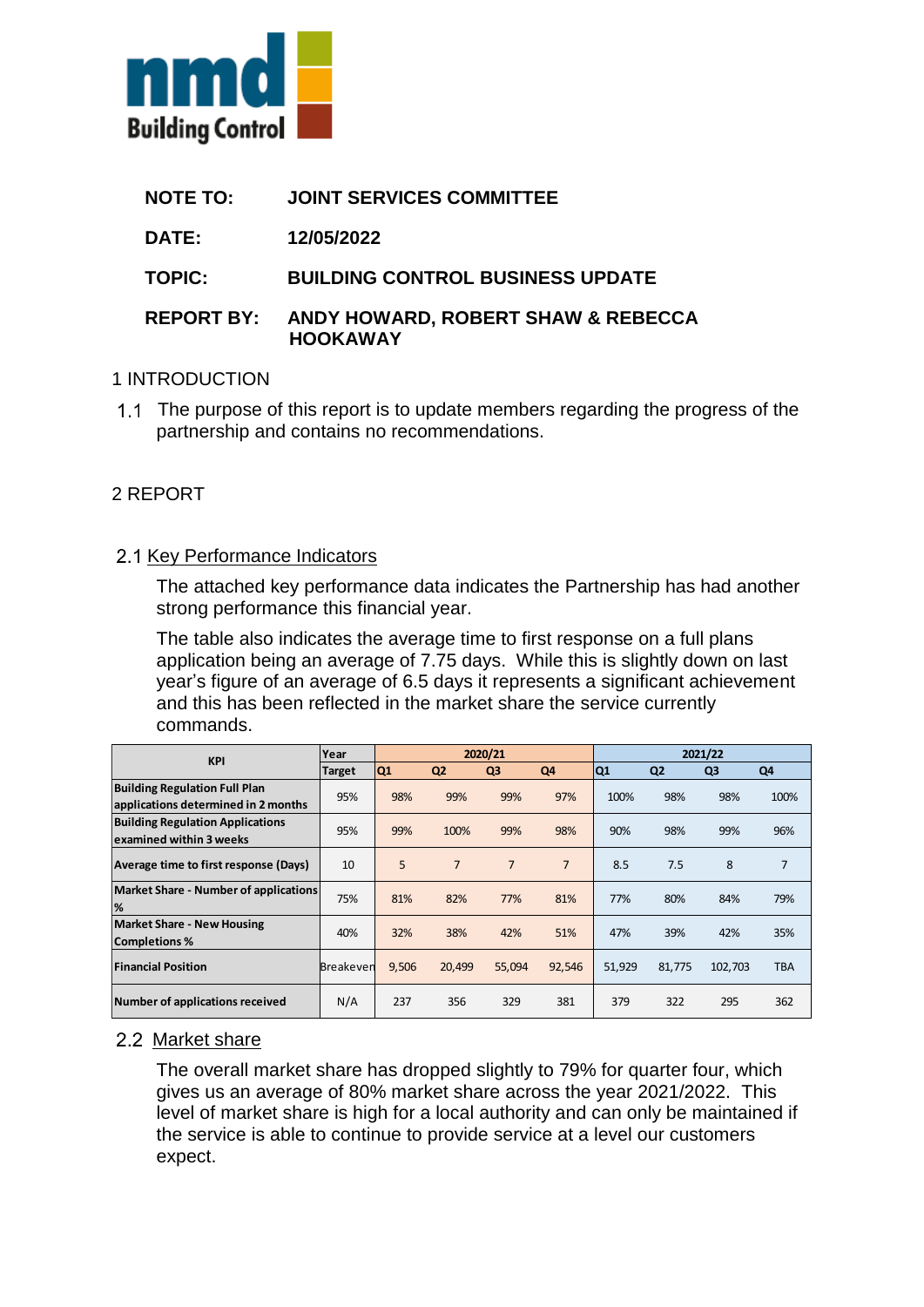The market share of new housing completions has normalised as more completions have come through from NHBC in the last quarter but remains at an average 35% giving an overall average for this financial year of 40%, which mirrors last year's performance figures.

Having sufficient resource to run this service is critical. If we are unable to resource the service correctly, a drop in our level of service is inevitable and this will significantly impact our market share and in turn our income potential.

#### 2.3 Workload

Following the high numbers of applications received in January, numbers appeared to drop off in February but increased again in March 2022.

The table shows 1,358 applications were received 2021/2022 compared to 1,303 applications in the previous financial year, evidencing a slight upturn in the number of applications received on last year.

Workload has remained high for individuals since the retirement of one of the Building Control Surveyors in September 2021.

Our replacement Trainee Surveyor will not be able to make a positive impact of workload for the surveying side for some time to come yet.

Our Trainee is currently with our Technical Support Team learning the processes and systems so is contributing to the business on the administrative front.

Our Trainee is about to commence shadowing one of the Mid Devon Senior Surveyors and is currently awaiting confirmation of a place at Wolverhampton University to commence a Degree in Building Control Surveying in Autumn 2022, which will be funded by the apprentice training levee.

Covid has impacted on our on already reduced resource - despite continuing to work remotely, in the last quarter of 2021/22, four of the surveying staff contracted Covid and had time off sick and been self-isolating at home.

No replacement has been appointed for the vacant Building Control Manager's post which has led to significant pressure being placed on Technical Support Team Leader and the two Principle Surveyors.

Validation Training Programme Level 5 & 6 Surveyor. Impact on the BC resource is already being felt with Level 5 Surveyor training in progress for one of the Building Control Surveying Team members in North Devon. Training requires the Surveyor to attend an online full learning day every Wednesday for 10 weeks.

In June, the remaining Surveying Staff will be commencing validation training for Level 5 & 6 Fire Safety Training and Level 6 Enforcement Training. The details of this training are yet to be confirmed but it is understood each of the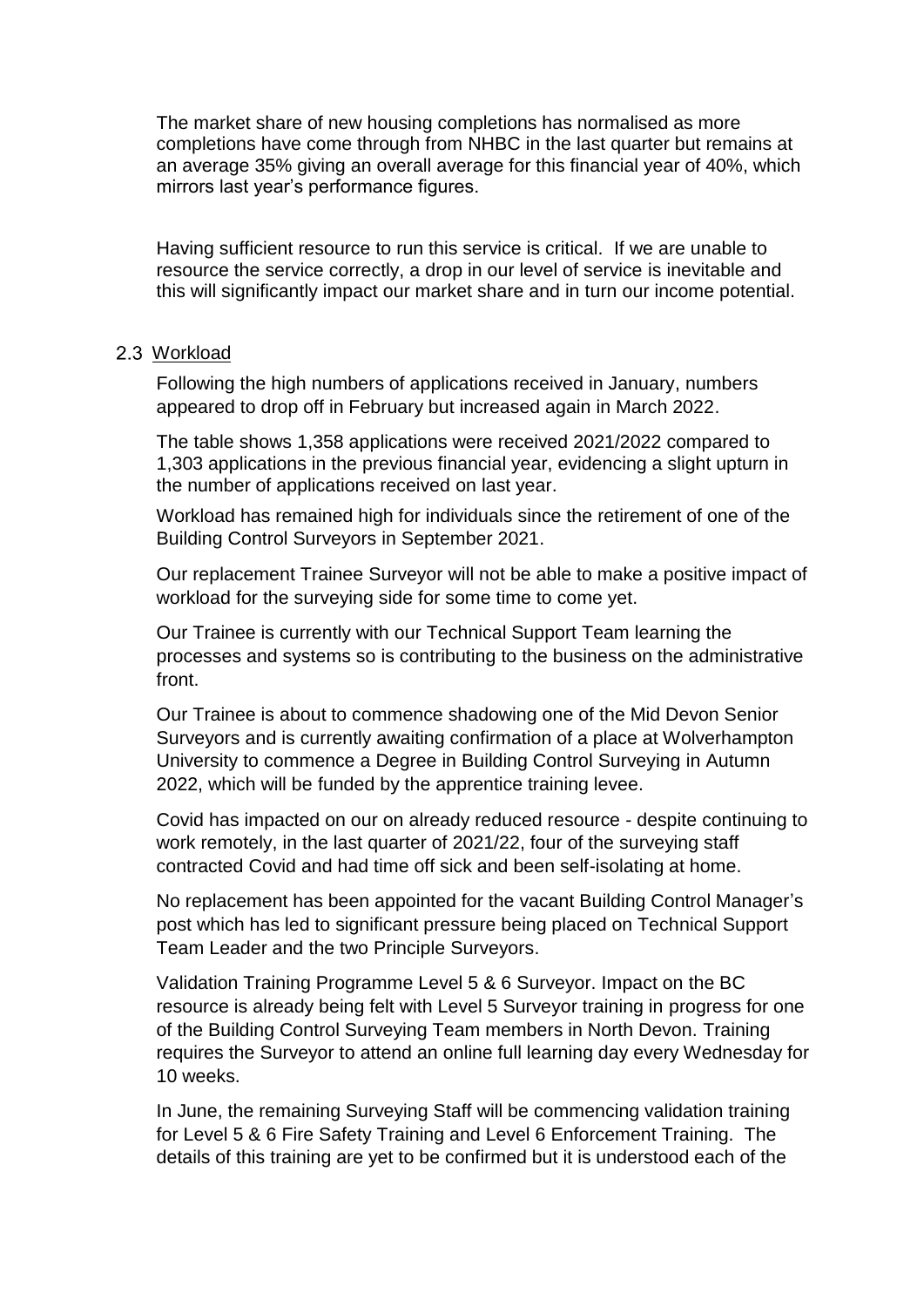surveyors will required to attend online session for three hours a week (during the working day) on a Wednesday or Friday for a period of 20 weeks.

Morale is low amongst staff and this is mostly due to the uncertainty surrounding their concern at the lack of news regarding an appointment to the Building Control Managers vacant post. The low morale has been compounded in the last week or so by the news of the resignation of one of the Principle Surveyors which if not addressed will leave the service in a critical condition.

The combination of the factors listed above are now beginning to impact on our ability to deliver the quality of service our customers have become used too and expect.

#### 2.4 Financial Position

To be reported by finance

### 2.5 Staffing

Additional 20 hour Technical Support Staff post has now been advertised, interview were undertaken by a suitable candidate was not found.

Building Control Manager retired end of March 2022. Covid impacted his last week. Post has been advertised but not filled.

The delay in this appointment has placed significant additional pressures on the building control management team and in turn the rest of the team. Inevitably this delay has contributed towards the resignation of the Mid Devon Principle Surveyor.

Principal Surveyor for Mid Devon has resigned in the last week or so.

A Senior Surveyor has returned from long term absence and is currently undertaking light duties under close supervision of his line manager.

Staff Appraisals have not yet commenced due to work pressures.

#### 2.6 Building Safety Regulator

Surveyors signed up for Level 5 & 6 validation training with examinations due in spring and summer of 2023. Details addressed under workload.